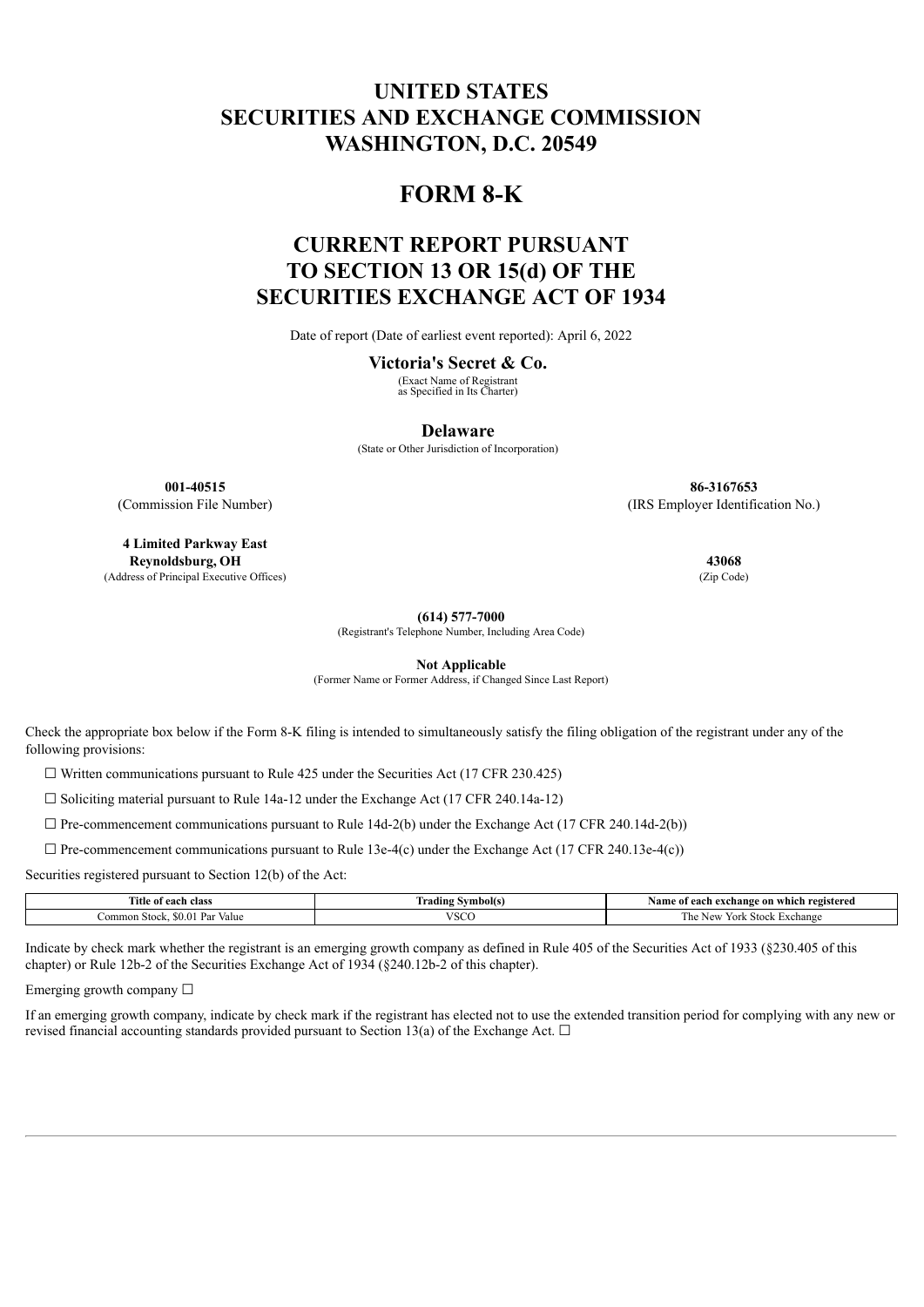#### **Item 7.01. Regulation FD Disclosure.**

On April 6, 2022, Victoria's Secret & Co. (the "Company") issued a press release announcing the successful completion of the joint venture agreement with Regina Miracle International (Holdings) Limited ("Regina Miracle"). A copy of the press release is attached hereto as Exhibit 99.1 and is hereby incorporated by reference.

This information is being furnished pursuant to Item 7.01, "Regulation FD Disclosure," and shall not be deemed "filed" for purposes of Section 18 of the Securities Exchange Act of 1934, as amended (the "Exchange Act"), or incorporated by reference in any filing under the Securities Act of 1933, as amended, or the Exchange Act, except as shall be expressly set forth by specific reference in such a filing.

#### **Item 8.01. Other Events.**

On April 6, 2022, the Company announced the successful completion of the joint venture agreement with Regina Miracle related to its existing companyowned business in China. Under the terms of the agreement, the Company and Regina Miracle have formed a joint venture to operate all Victoria's Secret stores and the related online business in China. The Company owns 51% of the joint venture and Regina Miracle owns 49%. The Company received \$45 million in cash from Regina Miracle as consideration for its investment in the joint venture.

#### **Item 9.01. Financial Statements and Exhibits.**

(d) Exhibits.

[Exhibit](#page-3-0) 99.1 Press Release of Victoria's Secret & Co. dated April 6, 2022.

Exhibit 104 Cover Page Interactive Data File (embedded within the Inline XBRL document)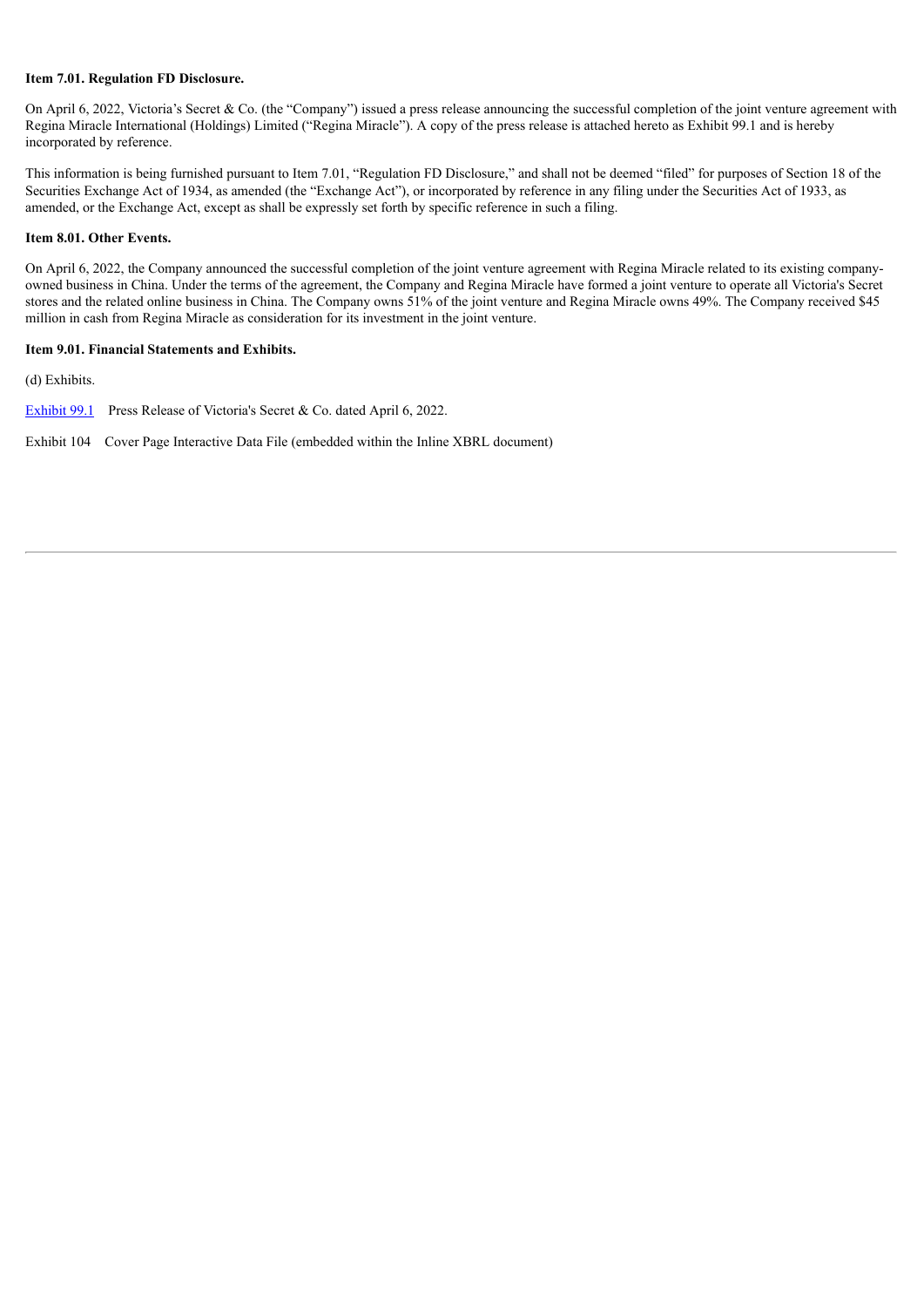#### **SIGNATURES**

Pursuant to the requirements of the Securities Exchange Act of 1934, the registrant has duly caused this report to be signed on its behalf by the undersigned hereunto duly authorized.

VICTORIA'S SECRET & CO.

Date: April 6, 2022 By: /s/ Timothy Johnson

Timothy Johnson Executive Vice President and Chief Financial Officer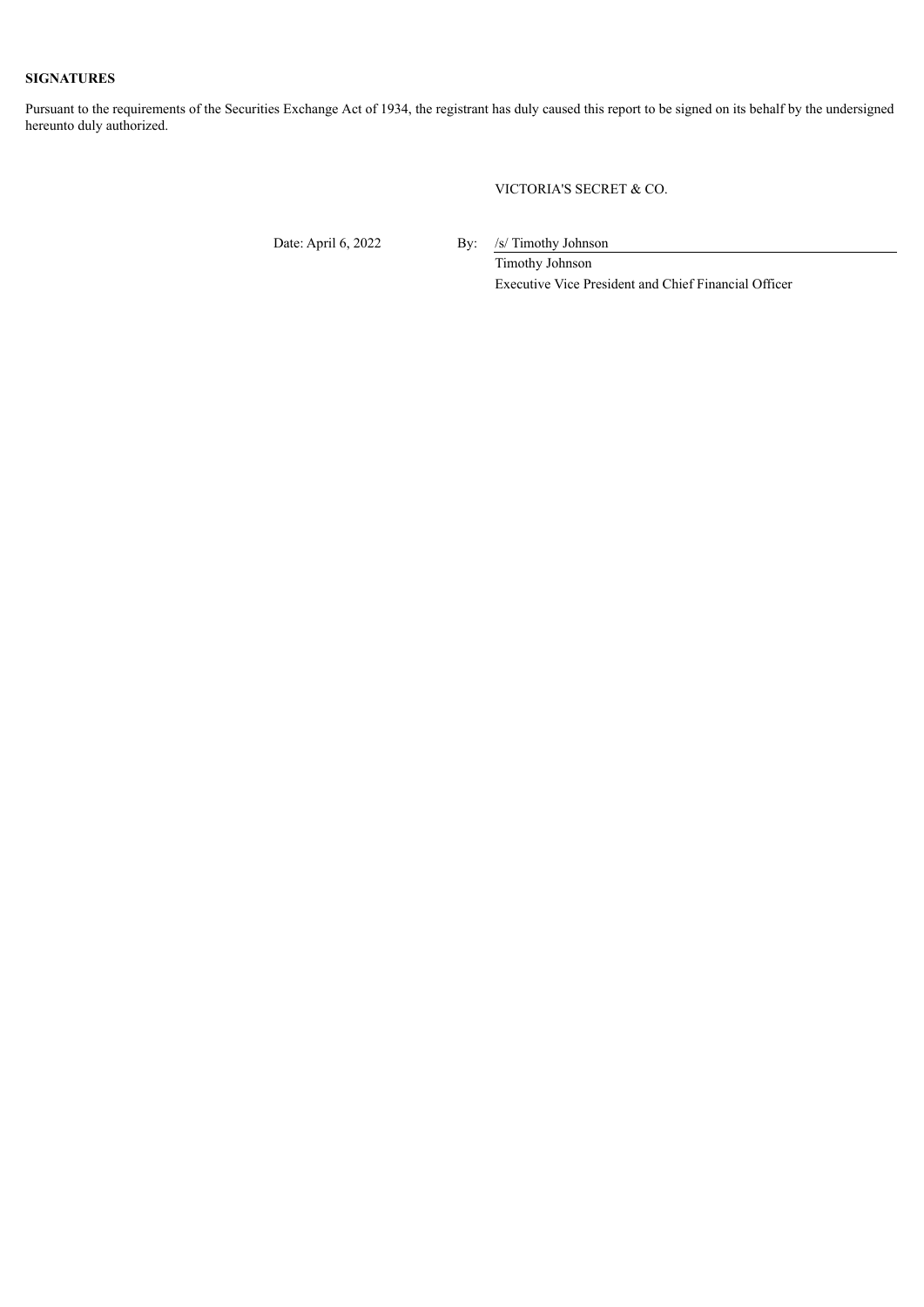# VICTORIA'S SECRET & CO.

## <span id="page-3-0"></span>**VICTORIA'S SECRET & CO. ANNOUNCES THE COMPLETION OF THE JOINT VENTURE AGREEMENT WITH REGINA MIRACLE INTERNATIONAL (HOLDINGS) LIMITED FOR THE EXISTING BUSINESS IN CHINA**

**Reynoldsburg, Ohio (April 6, 2022) -** Victoria's Secret & Co. ("Victoria's Secret" or the "Company") (NYSE: VSCO) today announced the successful completion of the joint venture ("JV") agreement with Regina Miracle International (Holdings) Limited ("Regina Miracle") (HKG: 2199) related to its existing company-owned business in China.

Victoria's Secret and Regina Miracle have formed a JV to operate all Victoria's Secret stores and the related online business in China. Under the terms of the agreement, Victoria's Secret owns 51 percent of the JV and Regina Miracle owns the remaining 49 percent. The Company received \$45 million in cash from Regina Miracle as consideration for its investment in the JV.

Martin Waters, Victoria's Secret CEO, commented, "I am excited about the successful completion of our JV agreement with our long-standing merchandise supplier partner Regina Miracle. I am confident this partnership will accelerate our growth opportunity in China by leveraging Regina Miracle's merchandising and market knowledge, and closer proximity to a rapidly growing potential customer base. This collaboration was an important step for Victoria's Secret and completes the reformatting of our International business to be exclusively a franchise or partner-based model, and supports both online and store growth at a faster pace and more profitably. We believe our business is underpenetrated internationally and double-digit sales and profit growth is a realistic opportunity, both in the near-term and over a long-term time horizon."

YY Hung, Chairman, CEO & Executive Director of Regina Miracle said, "The successful closing of the joint venture agreement between Regina Miracle and Victoria's Secret marks an important milestone in our long-standing partnership. Through the formation of this partnership, we are pairing Regina Miracle's innovation capabilities and market foresights as an Innovative Design Manufacturer with Victoria's Secret's undisputed innovation and brand leadership, retailing and marketing expertise. We are confident that by leveraging our highly complementary strengths, the business will be best positioned to cater to the sophisticated needs of the Chinese consumers and hence capture the growth opportunities in China."

Based on the Company's financial review of its China business and the terms of the partnership agreement agreed upon by both parties, the Company does not anticipate this proposed transaction to have a material impact on the previously communicated sales, operating income and earnings per share guidance for the first quarter of fiscal 2022.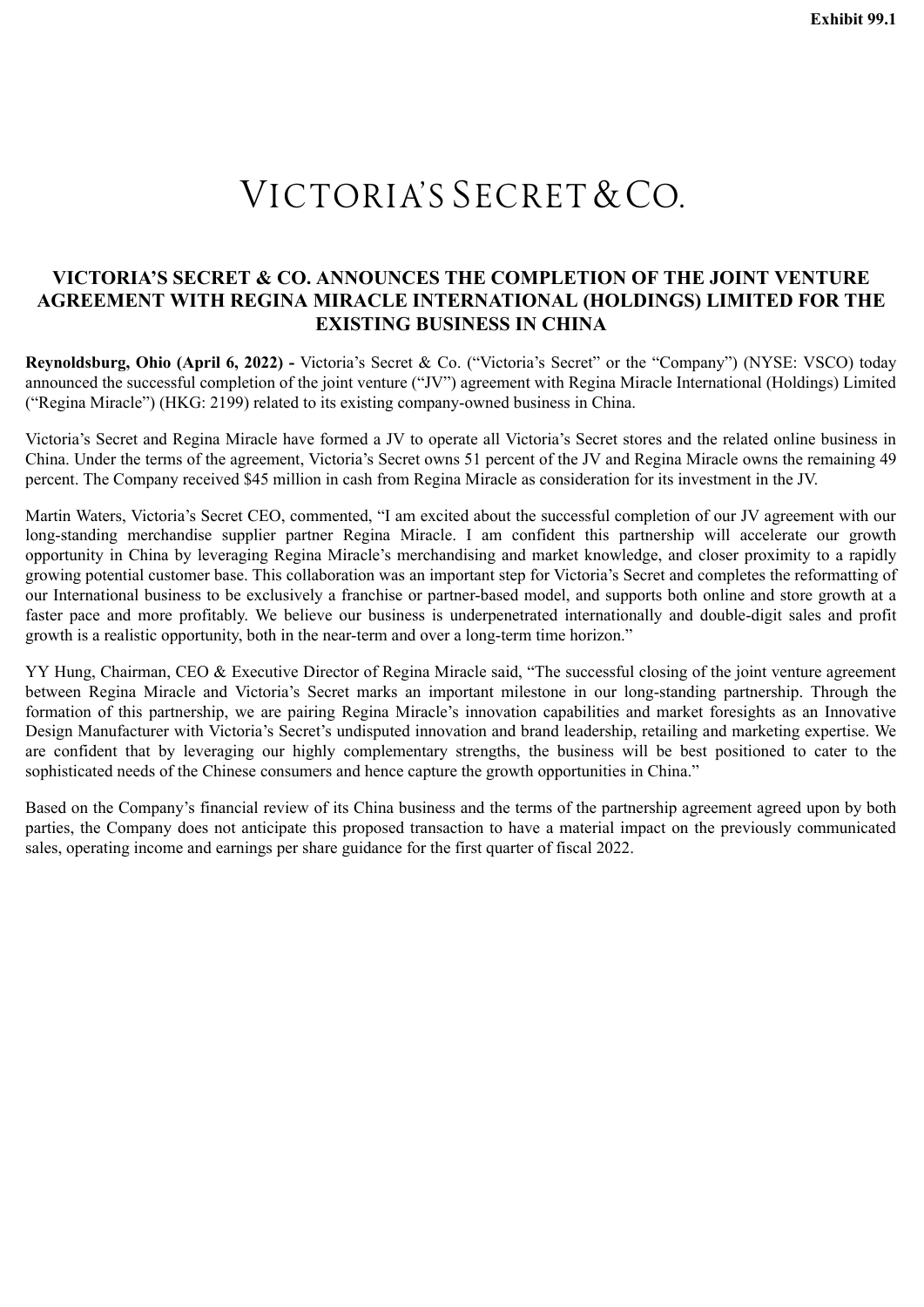Dentons Europe LLP served as legal advisor for Victoria's Secret. King & Wood Mallesons served as legal advisor to Regina Miracle.

## **About Victoria's Secret**

Victoria's Secret is the world's largest intimates specialty retailer offering a wide assortment of modern, fashion-inspired collections including signature bras, panties, lingerie, casual sleepwear, athleisure and swim, as well as award-winning prestige fragrances and body care. With nearly 1,400 retail stores worldwide and a predominately female workforce of more than 30,000, Victoria's Secret boasts the largest team of specialty trained bra fit experts worldwide. Victoria's Secret is committed to inspiring women around the world with products and experiences that uplift and champion them and their journey while creating lifelong relationships and advocating for positive change.

## **About Regina Miracle International (Holdings) Limited (2199.HK)**

Regina Miracle International (Holdings) Limited, a global leader in the intimate wear manufacturing industry with a unique innovative design manufacturer ("IDM") business model, is engaged in the innovation, design and manufacturing of a diverse range of products, including mainly intimate wear, sports bra and apparel, consumer electronics components, and footwear. Committed to product innovations through proprietary craftsmanship revolutions, patented product and production technological breakthroughs, the company has acquired a number of competitive industry edges that have spearheaded its developments over the years into being a global industry leader. Today, Regina Miracle has two strategic strongholds – its R&D and production base in China, and a major production base in Vietnam, with a combined workforce of more than 46,000.

### **Safe Harbor Statement Under the Private Securities Litigation Reform Act of 1995**

We caution that any forward-looking statements (as such term is defined in the U.S. Private Securities Litigation Reform Act of 1995) contained in this press release or made by the Company, our management, or our spokespeople involve risks and uncertainties and are subject to change based on various factors, many of which are beyond our control. Accordingly, our future performance and financial results may differ materially from those expressed or implied in any such forward-looking statements. Forward-looking statements include, without limitation, statements regarding our future operating results, the implementation and impact of our strategic plans, and our ability to meet environmental, social, and governance goals. Words such as "estimate," "commit," "target," "goal," "project," "plan," "believe," "seek," "strive," "expect," "anticipate," "intend," "potential" and any similar expressions may identify forward-looking statements. Risks associated with the following factors, among others, could affect our financial performance and cause actual results to differ materially from those expressed or implied in any forwardlooking statements:

- the spin-off from Bath & Body Works, Inc. (f/k/a L Brands, Inc.) may not be tax-free for U.S. federal income tax purposes;
- a loss of synergies from separating the businesses that could negatively impact our balance sheet, profit margins or earnings;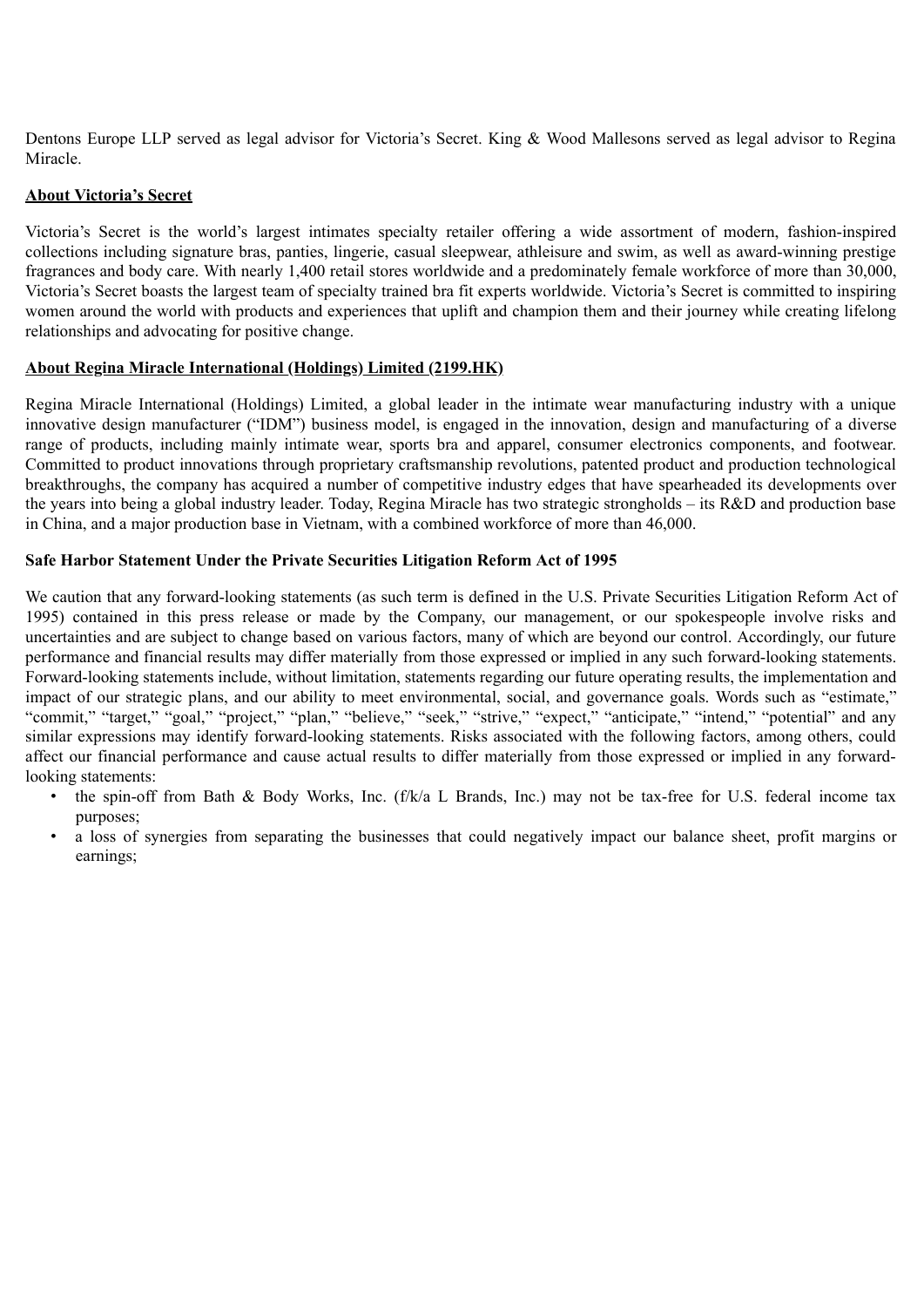- we may not realize all of the expected benefits of the spin-off;
- general economic conditions, inflation, consumer confidence, consumer spending patterns and market disruptions including pandemics or significant health hazards, severe weather conditions, natural disasters, terrorist activities, financial crises, political crises or other major events, or the prospect of these events;
- the novel coronavirus (COVID-19) global pandemic has had and may continue to have an adverse effect on our business and results of operations;
- the seasonality of our business;
- difficulties arising from turnover in company leadership or other key positions;
- our ability to attract, develop and retain qualified associates and manage labor-related costs;
- our dependence on mall traffic and the availability of suitable store locations on appropriate terms;
- our ability to grow through new store openings and existing store remodels;
- our ability to successfully operate and expand internationally and related risks;
- our independent franchise, license, wholesale, and joint venture partners;
- our direct channel business;
- our ability to protect our reputation and the image of our brands;
- our ability to attract customers with marketing, advertising and promotional programs;
- our ability to maintain, enforce and protect our trade names, trademarks and patents;
- the highly competitive nature of the retail industry and the segments in which we operate;
- consumer acceptance of our products and our ability to manage the life cycle of our brands, keep up with fashion trends, develop new merchandise and launch new product lines successfully;
- our ability to source, distribute and sell goods and materials on a global basis, including risks related to:
	- political instability, environmental hazards or natural disasters;
	- significant health hazards or pandemics, which could result in closed factories, reduced workforces, scarcity of raw materials, and scrutiny or embargoing of goods produced in impacted areas;
	- duties, taxes and other charges;
	- legal and regulatory matters;
	- volatility in currency exchange rates;
	- local business practices and political issues;
	- delays or disruptions in shipping and transportation and related pricing impacts;
	- disruption due to labor disputes; and
	- changing expectations regarding product safety due to new legislation;
- our geographic concentration of vendor and distribution facilities in central Ohio and Southeast Asia;
- the ability of our vendors to deliver products in a timely manner, meet quality standards and comply with applicable laws and regulations;
- fluctuations in freight, product input and energy costs, including those caused by inflation;
- our ability to adequately protect our assets from loss and theft;
- claims arising from our self-insurance;